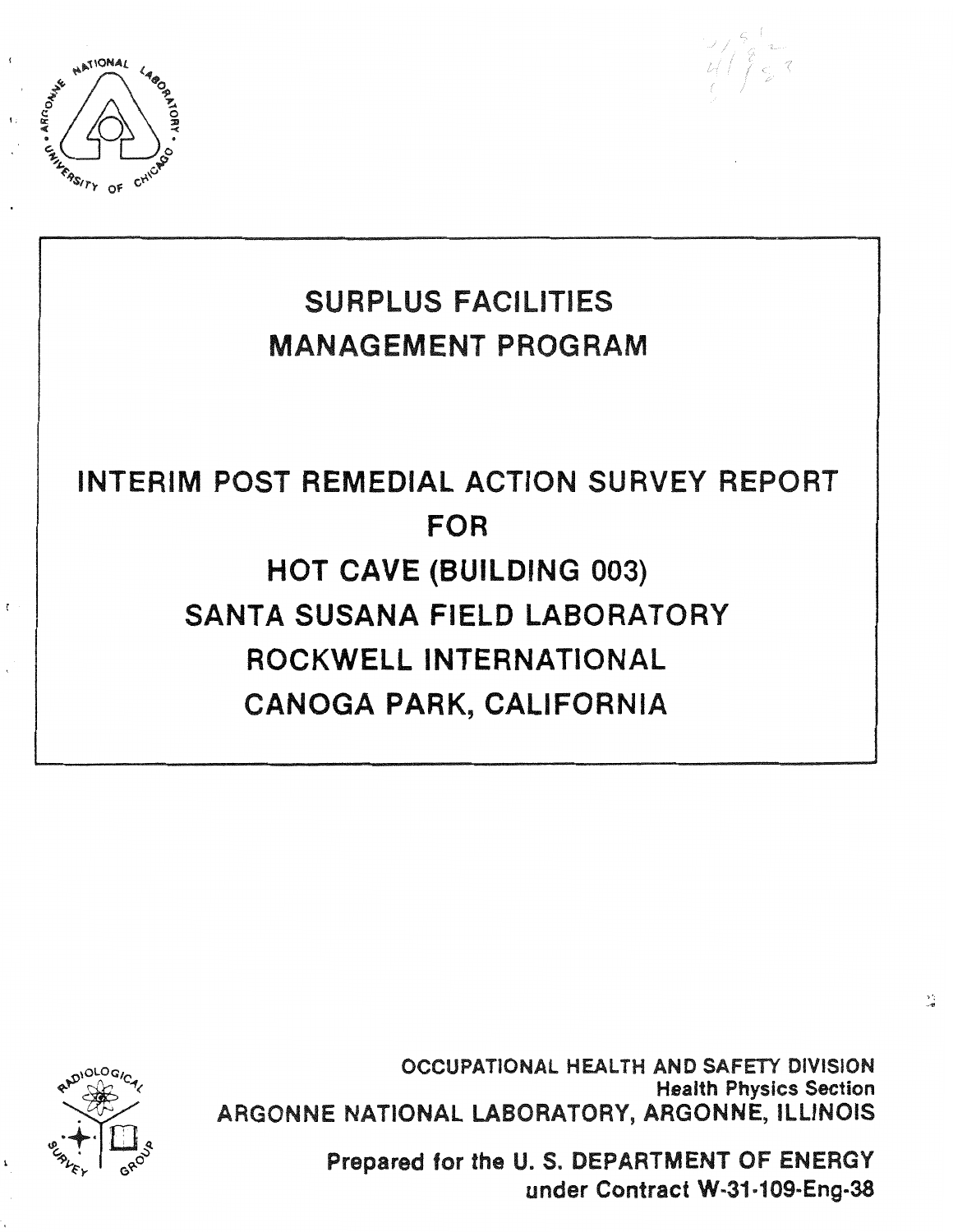ARGONNE NATIONAL LABORATORY 9700 South Cass Avenue Argonne, Illinois 60439

> SURPLUS FACILITIES MANAGEMENT PROGRAM

## INTERIM POST REMEDIAL ACTION SURVEY REPORT FOR BUILDING 003 SANTA SUSANA FIELD LABORATORY ROCKWELL INTERNATIONAL

### October 1981 April 1982

## Prepared by

 $\blacksquare$ 

|  | R. A. Wynveen | Associate Division Director, OHS |
|--|---------------|----------------------------------|
|  | W. H. Smith   | Senior Health Physicist          |
|  | C. M. Sholeen | Health Physicist                 |
|  | A. L. Justus  | Health Physicist                 |
|  | K. F. Flynn   | Health Physicist                 |

Radiological Survey Group Health Physics Section Occupational Health and Safety Division

May 1983

Work Performed under

Budget Activity DOE HA-01-07-05-2 and ANL 73706

 $\frac{\lambda_{\rm B}^2}{\sigma^2}$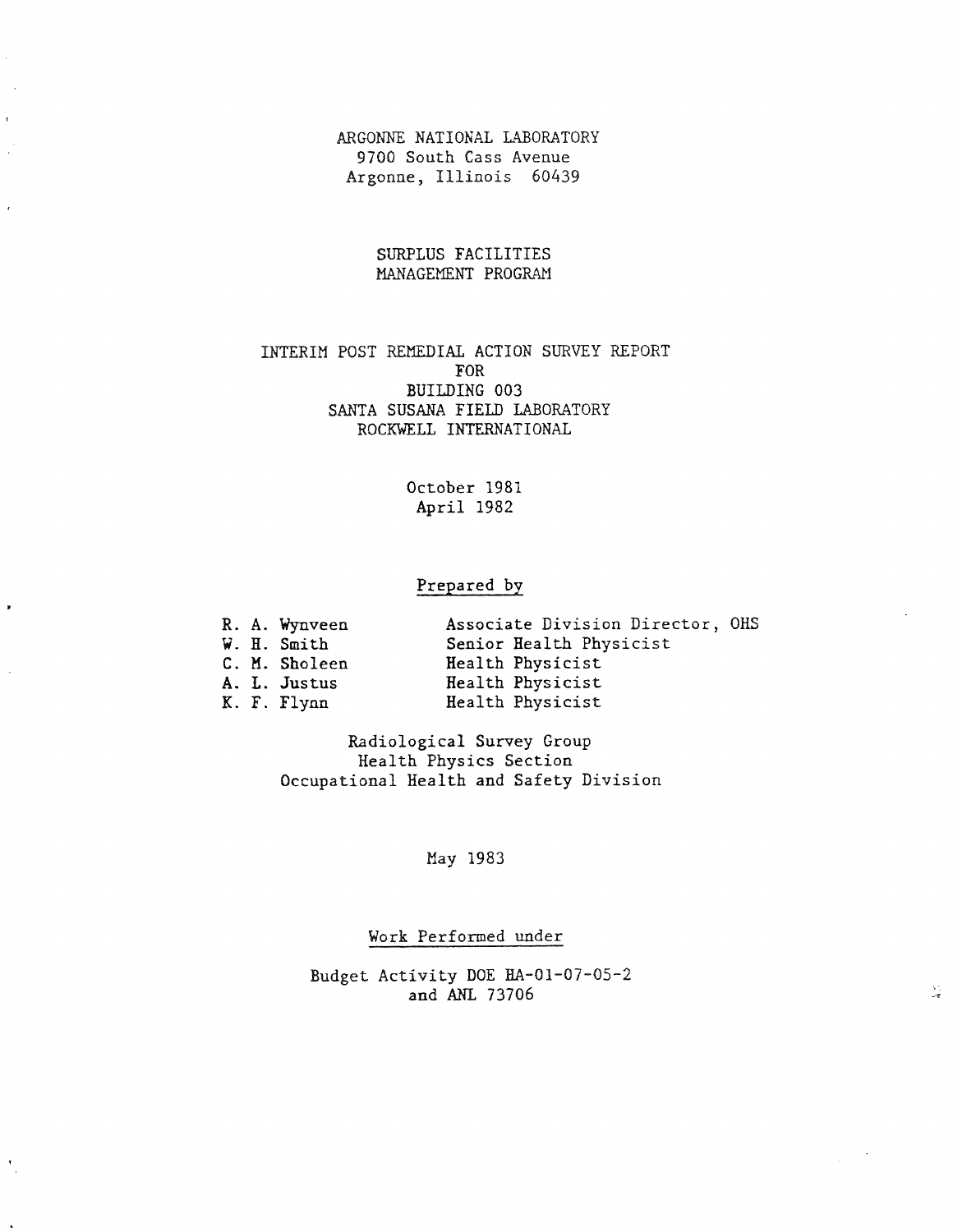## INTERIM RADIOLOGICAL SURVEY REPORT FOR ROCKWELL INTERNATIONAL, SANTA SUSANA LABORATORIES, BUILDING 003

#### INTRODUCTION

**A** post remedial action (certification) survey of the "hot" cave in Building 003 was undertaken at the behest of the Department of Energy, by the Radiological Survey Group of the Occupational Bealth and Safety Division, Health Physics Section (OHS/HP), of Argonne National Laboratory (ANL) during October 1981. This survey showed residual contamination in various parts of the building. As a result of this survey, additional decontamination work was conducted by Rockwell International. This decontamination work was concluded in March 1982, and the results of a comprehensive radiological survey of the building conducted at that **time,** by Rockwell International personnel, were documented (IL, F.E. Begley, "Radiation Survey of Building T003-Santa Susana" March 15, 1982).

**A** final post remedial action (confimatory survey) was conducted by the XXL Radiological Survey Group during April 1982. **At** this time only those areas that had previously been found contaminated were surveyed.

The results of the investigations by the ANL-OHS/HP Radiological Survey Group together with concomitant conclusions and recommendations are included in this report.

The "hot" cave in Building 003 has been inactive since the close-out of the System for Nuclear Auxilliary Power Program (SNAP) in 1973. Prior to that time, the facility had been used for the analysis of **SNAP** fuel burn-up samples and the evaluation of irradiation experiments. After Building 003 facilities were declared "excess," decontamination and dismantling of the contaminated facility by Rockwell International proceeded as described in the Decontamination and Decomissioning of Facilities **Program** Plan No. PP-704-990-002.\* **The** actual decontamination and decommissioning (D&D) efforts in Building 003 began in **C**<sub>C</sub> **January** 1975 and ended in June 1975. At that time the building was given a preliminary release.

\*This report was prepared by Rockwell International and is available from their Canoga Park, California Division.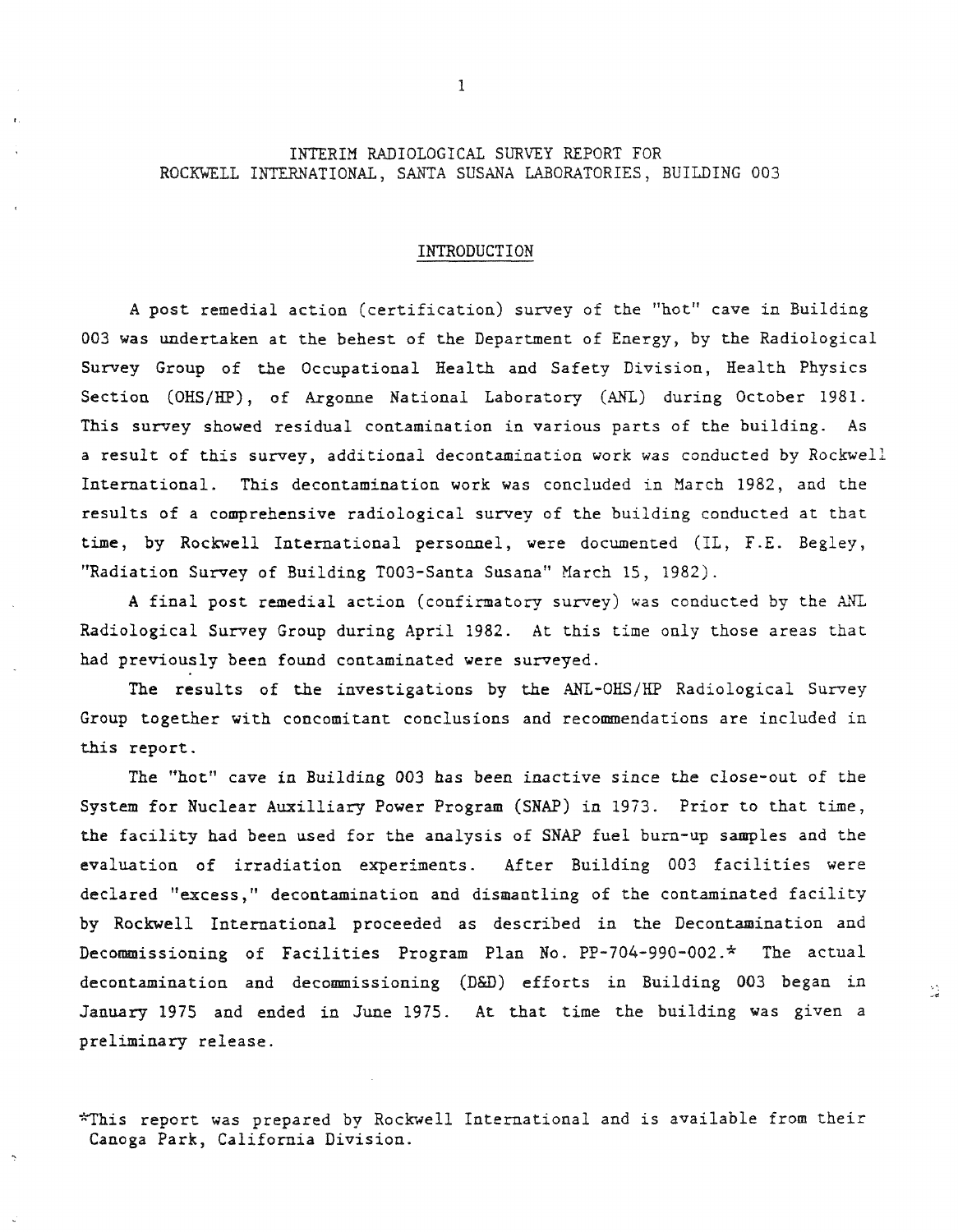#### SITE **DESCRIPTION**

The Santa Susana Laboratories of Rockwell International are located in the Santa Susana mountains northwest of Los Angeles, California (see Fig. 1). Tbe location of Building 003, with respect to the rest of the laboratory site, is given in Figure **2. A** detailed drawing of Building 003 is given in Figure 3.

#### RADIOLOGICAL SURVEY PROCEDURES

#### Instrumentation

Four types of portable survey instruments were used to conduct the direct radiological surveys. Gas-flow proportional detectors with window areas of 51 **cm2** and 325 **cm2** (using Eberline PAC-4G-3 electronics) were used to monitor for alpha and/or beta-gamma radiation. NaI crystal detectors, *2* in. diameter by **2** mm thick (Eberline PG-2 with Eberline PRY-5-3 electronics), were used to monitor for low energy x-ray and gamma radiation. NaI crystal detectors, measuring 1 in. diameter by 1 in. thick (Eberline PRM-7 µR meter) and calibrated with a  $^{226}$ Ra standard source, were used to measure the ambient external penetrating radiation field in units of  $\mu$ R/h. An end-window Geiger-Mueller (GM) detector (Eberline **HP-190** with a 7 mg/cm2 window and Eberline 530 electronics), calibrated with a <sup>226</sup>Ra standard source, was used to measure the contact exposure rate **(mR/h)** of contaminated areas. Integrated measurements of the ambient penetrating radiation field were taken with a pressurized ionization chamber (Reuter Stokes RSS-111) calibrated with an NBS traceable  $137Cs-137^m$ Ba gamma-ray source.

Whenever possible, a contaminant was identified by performing gamma spectral analysis on either the contaminated item or on a sample of material **taken** from a contaminated area, using a sodium iodide or hyperpure germanium detector coupled to a multichannel analyzer.

ЗS.

#### Smear Surveys

Dry smears were taken at representative locations throughout the building using a 4.75 **un** diameter filter paper (Whatman #1). **A** smear sample was obtained by applying moderate pressure with the tips of the first two fingers to the back

 $\overline{2}$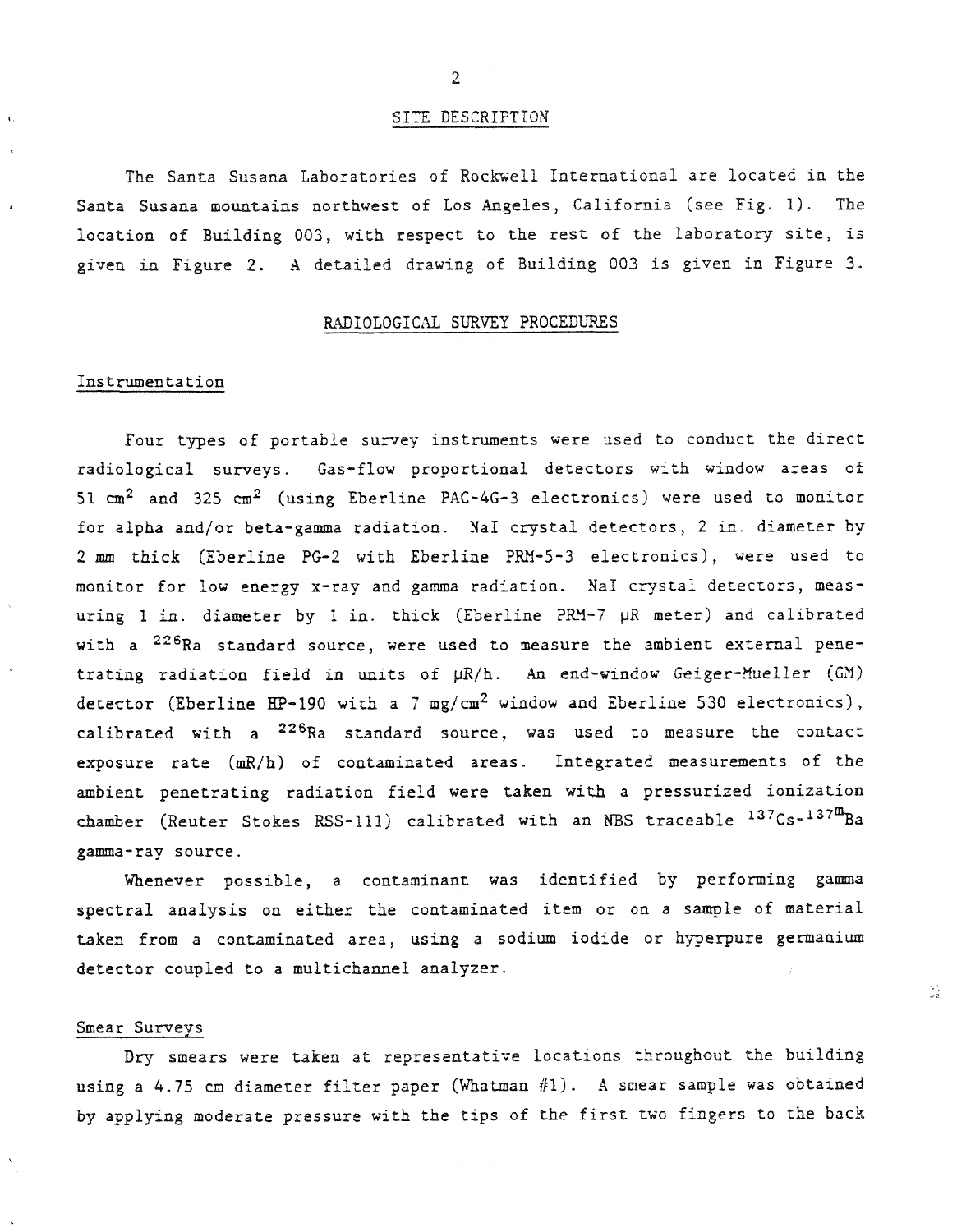of the filter paper and wiping the surface over an area of  $\sim$  900 cm<sup>2</sup>. Smears were taken on original structures and components such as walls, floors, pipes, and vents. A smear of 100 cm<sup>2</sup> was taken if an area or object was found which had a higher than nomal radiation level as indicated by a portable survey instrument. A smear area of  $100 \text{ cm}^2$  was also taken if the surface was extremely dusty .

In order to expedite counting of numerous smear samples, two counting techniques were employed using two types of counters. A large-area, thin-window, gas-flow proportional counter, sensitive to alpha and/or beta-gama radiation, was used to make an initial count on groups of smears. For more sensitive counts on individual smears, a Nuclear Measurement Corporation Model PC-5 (or 3A), Internal Gas-Flow Proportional Counter with a thin aluminized 3ylar window (referred to as Mylar spun top) **was** used.

Initial counts were made with the large area counter on groups of ten smears at one time. Any set of smears indicating a reading above the instrument background was then counted individually in the PC counter. In addition, at least one smear of each group of ten was selected at random and counted in the PC counter. All smears of the areas or objects with elevated direct readings were counted individually in the PC counter.

## Air Samples

Air particulate samples were collected using an ANL-modified, commercial vacuum cleaner to pull air through the filter media (KV-70). A total volume of 26.7  $m^3$  of air was sampled at a flow rate of 40 cubic meters per hour  $(m^3/h)$ . A 10% portion (5 **an** in diameter) was removed from the filter media after collection and counted for both alpha and beta-gamma activity in the PC counter, using a Mylar spun top. Radon  $(^{222}Rn)$ , thoron  $(^{220}Rn)$ , and the presence of any longlived airborne radionuclides were determined based on the result of several counts at specified intemals on each sample.

Air particulate samples were also collected on Millipore Filter media for<br>40 minutes at a flow rate of approximately 1.5  $m^3/h$ . A portion of each filter **ideal** sample was used for alpha spectral analysis to determine the actinon (219Rn) concentration.

3